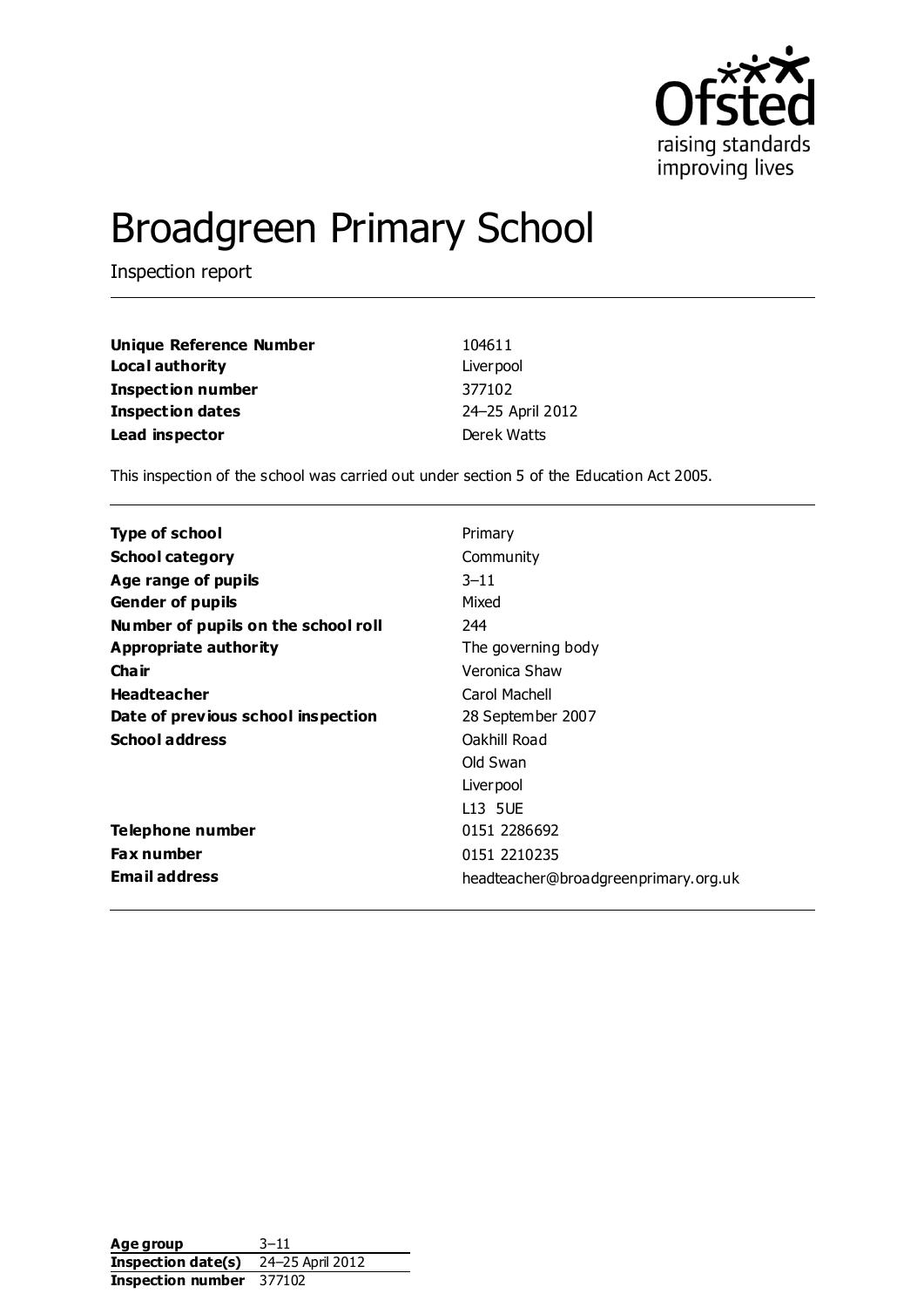

You can use Parent View to give Ofsted your opinion on your child's school. Ofsted will use the information parents and carers provide when deciding which schools to inspect and when.

You can also use Parent View to find out what other parents and carers think about schools in England. You can visit [www.parentview.ofsted.gov.uk,](file:///C:/Users/ggleaden/AppData/ggleaden/AppData/Local/Temp/notesFCBCEE/www.parentview.ofsted.gov.uk) or look for the link on the main Ofsted website: [www.ofsted.gov.uk](file:///C:/Users/ggleaden/AppData/ggleaden/AppData/Local/Temp/notesFCBCEE/www.ofsted.gov.uk)

The Office for Standards in Education, Children's Services and Skills (Ofsted) regulates and inspects to achieve excellence in the care of children and young people, and in education and skills for learners of all ages. It regulates and inspects childcare and children's social care, and inspects the Children and Family Court Advisory Support Service (Cafcass), schools, colleges, initial teacher training, work-based learning and skills training, adult and community learning, and education and training in prisons and other secure establishments. It assesses council children's services, and inspects services for looked after children, safeguarding and child protection.

Further copies of this report are obtainable from the school. Under the Education Act 2005, the school must provide a copy of this report free of charge to certain categories of people. A charge not exceeding the full cost of reproduction may be made for any other copies supplied.

If you would like a copy of this document in a different format, such as large print or Braille, please telephone 0300 123 4234, or email [enquiries@ofsted.gov.uk](mailto:enquiries@ofsted.gov.uk)

You may copy all or parts of this document for non-commercial purposes, as long as you give details of the source and date of publication and do not alter the information in any way.

To receive regular email alerts about new publications, including survey reports and school inspection reports, please visit our website and go to 'Subscribe'.

Piccadilly Gate Store Street Manchester M1 2WD

T: 0300 123 4234 Textphone: 0161 618 8524 [enquiries@ofsted.gov.uk](mailto:enquiries@ofsted.gov.uk) [www.ofsted.gov.uk](http://www.ofsted.gov.uk/)



© Crown copyright 2012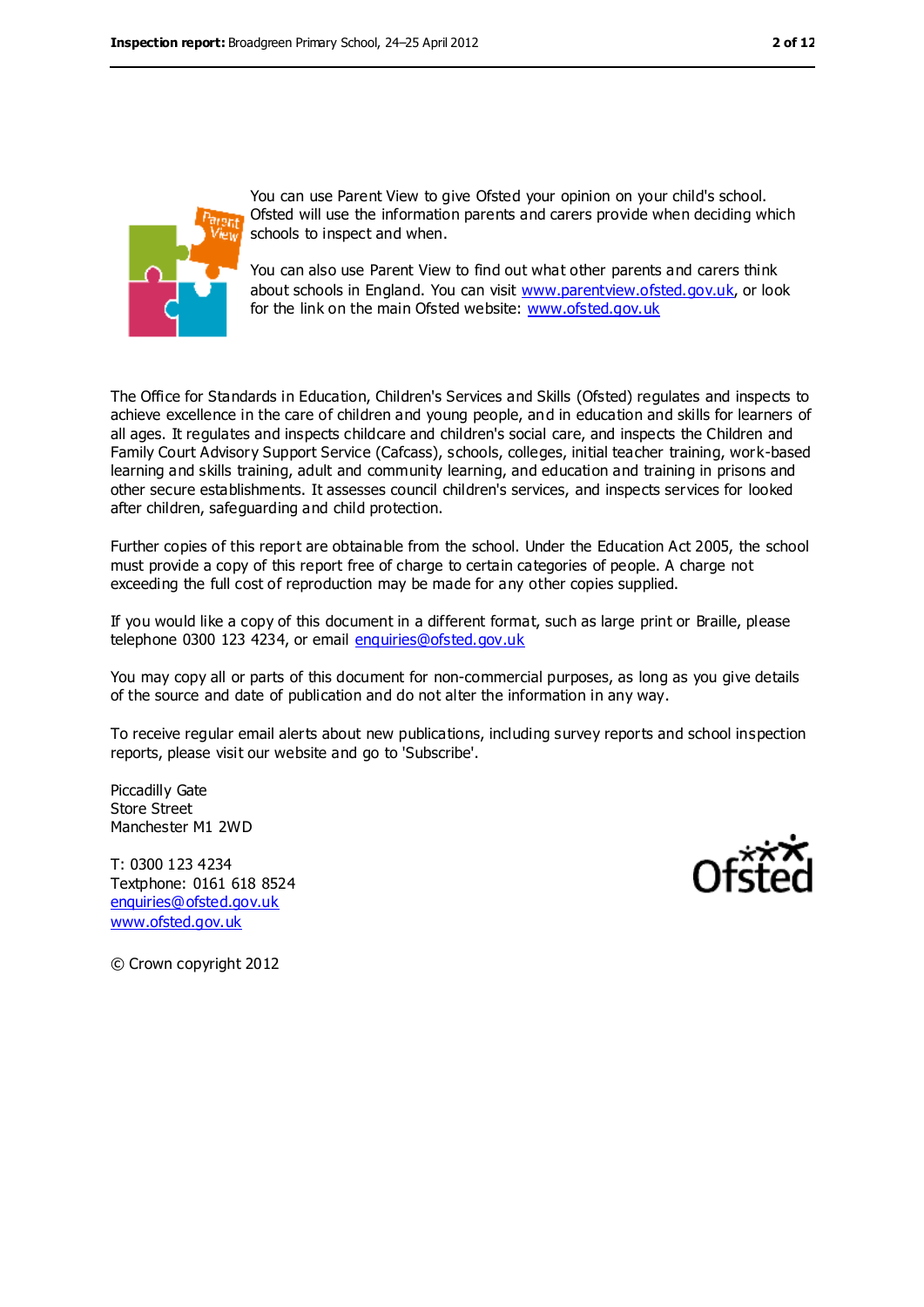# **Introduction**

Inspection team

Derek Watts Julie Webster Additional inspector Additional inspector

This inspection was carried out with two days' notice. The inspectors observed teaching and learning in 18 lessons or part lessons, taught by 12 different teachers. They held discussions with the headteacher, the staff, members of the governing body, parents and carers and pupils. Pupils in Years 1 and 2 were heard to read. The inspectors took account of the responses to the on-line Parent View survey in planning the inspection. They observed the school's work, and looked at the school's policies, assessment information, pupils' work, teachers' plans and school improvement planning. The inspectors analysed 62 questionnaires completed by parents and carers as well as 98 from Key Stage 2 pupils and 16 from staff.

# **Information about the school**

Broadgreen is an average-sized primary school. Most of the pupils are from a White British heritage. The proportion of disabled pupils and those with special educational needs is above average. The proportion of pupils known to be eligible for free school meals is also above average. The school meets the government's current floor standard, the minimum standards set for attainment and progress.

On-site before- and after-school provision is run by a private organisation. These facilities were inspected separately.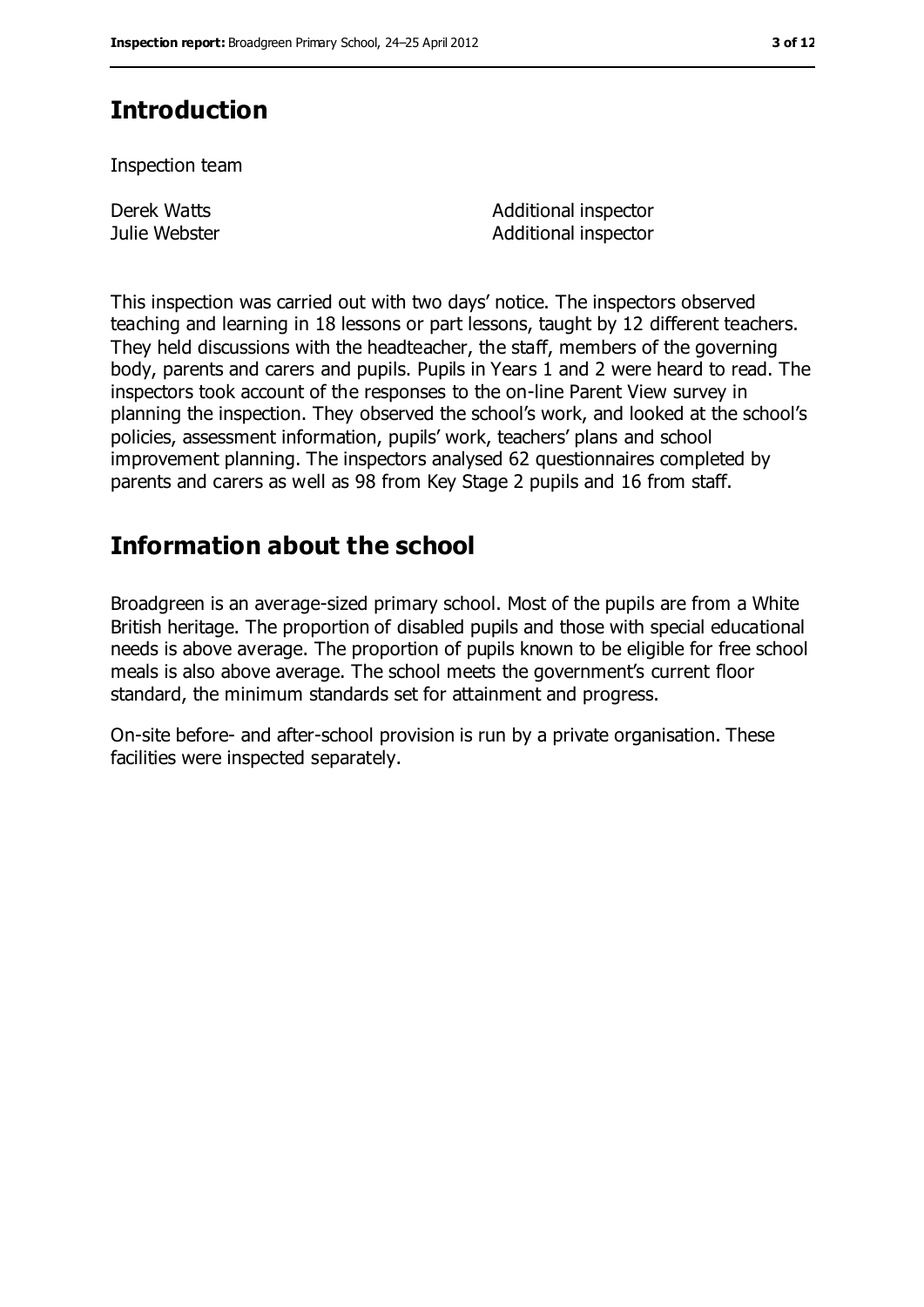**Inspection grades: 1 is outstanding, 2 is good, 3 is satisfactory and 4 is inadequate** Please turn to the glossary for a description of the grades and inspection terms

## **Inspection judgements**

| <b>Overall Effectiveness</b> |  |
|------------------------------|--|
|------------------------------|--|

| <b>Achievement of pupils</b>          |  |
|---------------------------------------|--|
| <b>Quality of teaching</b>            |  |
| <b>Behaviour and safety of pupils</b> |  |
| <b>Leadership and management</b>      |  |

### **Key Findings**

- Broadgreen Primary is a good school. Pupils are achieving well because of good teaching and an interesting curriculum. Some inconsistencies in teaching and learning prevent the school from being outstanding.
- Children in the Early Years Foundation Stage make good progress from their below expected starting points. Good progress continues through the school and by the end of Year 6, pupils' attainment is above average. Pupils apply enquiry, investigative and independent study skills well. However, in some classes opportunities are missed for pupils to plan and organise their own work.
- Teaching is good. There are examples of outstanding practice but there are also inconsistencies. Most teachers convey high expectations of learning. Explanations, instructions and questioning promote good learning and engage pupils well. Tasks are usually well matched to pupils' different abilities so that all are challenged and their interest is sustained. Occasionally, pupils' learning is satisfactory rather than good because the lesson does not move on at a brisk pace and tasks are not challenging enough especially for the more able.
- Behaviour and safety are good. Pupils' attitudes to learning and their behavior are outstanding in classes where the teaching is strongest. Pupils are friendly and polite. They feel safe at school. The school works hard to reduce absence. Attendance has improved to average levels.
- The experienced headteacher and staff have created a positive climate for pupils to learn and develop. The headteacher provides clear leadership and is well supported by other key leaders. The monitoring and development of teaching are effective as is the management of performance. However, the sharing of outstanding practice is an underused strategy to improve teaching. Improvements to attendance and to achievement in Key Stage 1 demonstrate a good capacity to improve.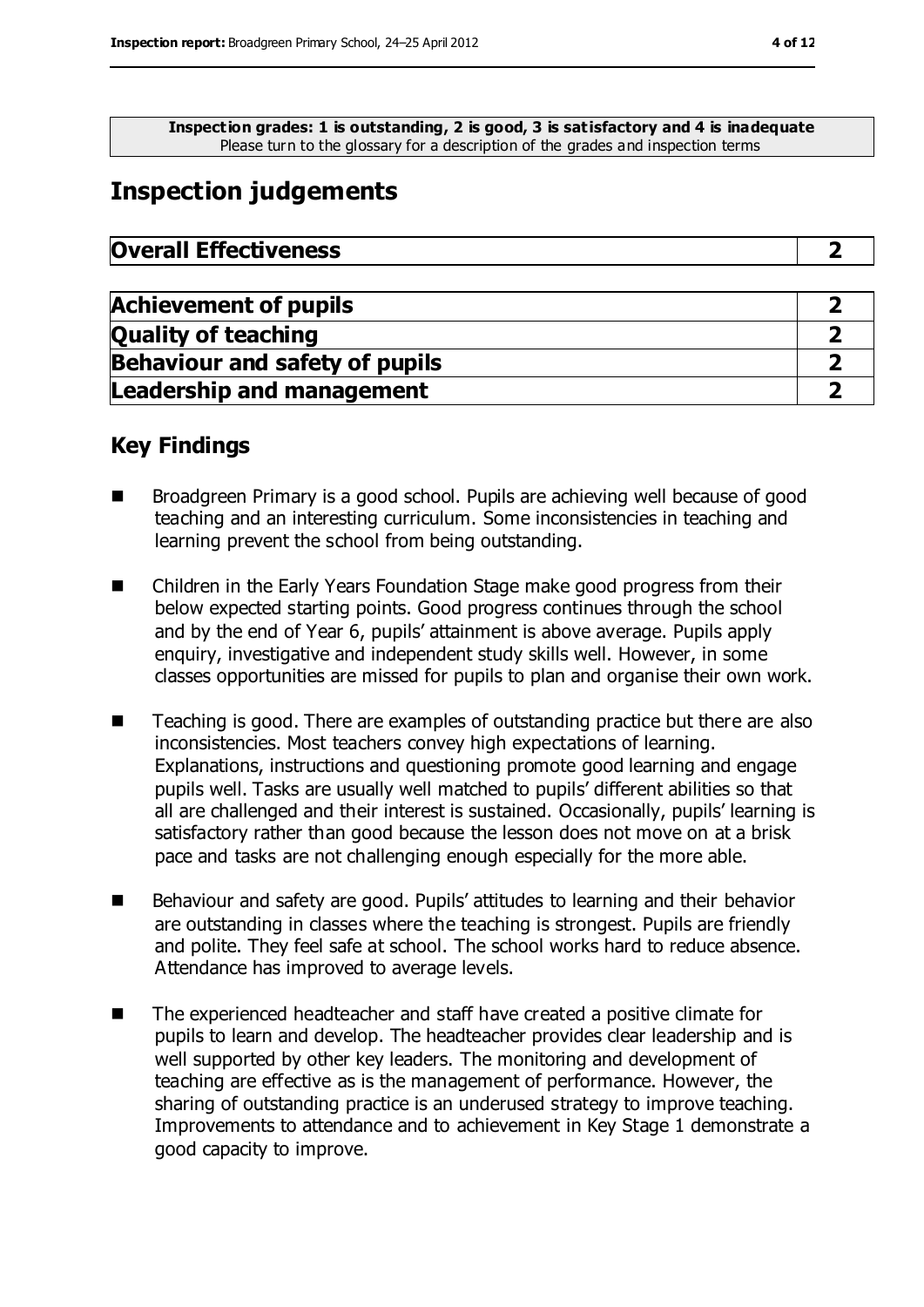### **What does the school need to do to improve further?**

- Increase the proportion of outstanding teaching and eliminate satisfactory teaching by sharing the outstanding practice within the school and ensuring that in all classes:
	- tasks are challenging and closely matched to pupils' different abilities, particularly for the more able
	- learning and the lesson move along at a brisk pace
	- pupils have suitable opportunities to plan and organise their own work.

### **Main Report**

#### **Achievement of pupils**

Children in the Early Years Foundation Stage and pupils in Key Stages 1 and 2 make good progress. This judgement matches the view of the vast majority of parents and carers. A typical parental comment was, 'I am pleased with my child's progress'.

Since the previous inspection, positive steps have been taken to raise achievement in Key Stage 1. This has been done and pupils are now making good progress. Sharper assessments and the introduction of a successful reading programme have contributed to the improvements. Pupils eligible for free school meals usually attain higher standards than free school meal pupils nationally. Their attainment is similar to non-free school meals pupils at Broadgreen. Disabled pupils and those who have special educational needs make good progress because their needs are carefully assessed and they receive effective guidance and support. Just occasionally, the more able are not sufficiently challenged in lessons. By the end of Year 6, attainment is above average in English, mathematics and science.

Children enter the Nursery class with knowledge and skills below those expected for their age. They make good progress because of good teaching and the interesting learning activities provided. Children talk enthusiastically about their learning. They very much enjoy books and stories. By Reception, the more able are beginning to write simple sentences about traditional fairy tales. Children in Reception identified common two-dimensional shapes and described some of their properties.

Pupils in Key Stages 1 and 2 make good progress in speaking and listening because of the regular opportunities for them to discuss their learning. Good progress is made in reading because of the school's regular and discrete programme for the teaching of reading. One Year 1 pupil remarked, 'I like information books'. Attainment in reading is above average at Year 2 and Year 6. Pupils write for a range of purposes and in different styles. Grammar, punctuation and spelling are usually accurate. In Year 2, pupils used technology well to find information and write interesting facts about the author Anthony Brown. In Year 6, pupils made impressive progress in planning and writing a leaflet to promote a local event. They used catchy slogans and imaginative words to achieve a good balance of information and persuasion.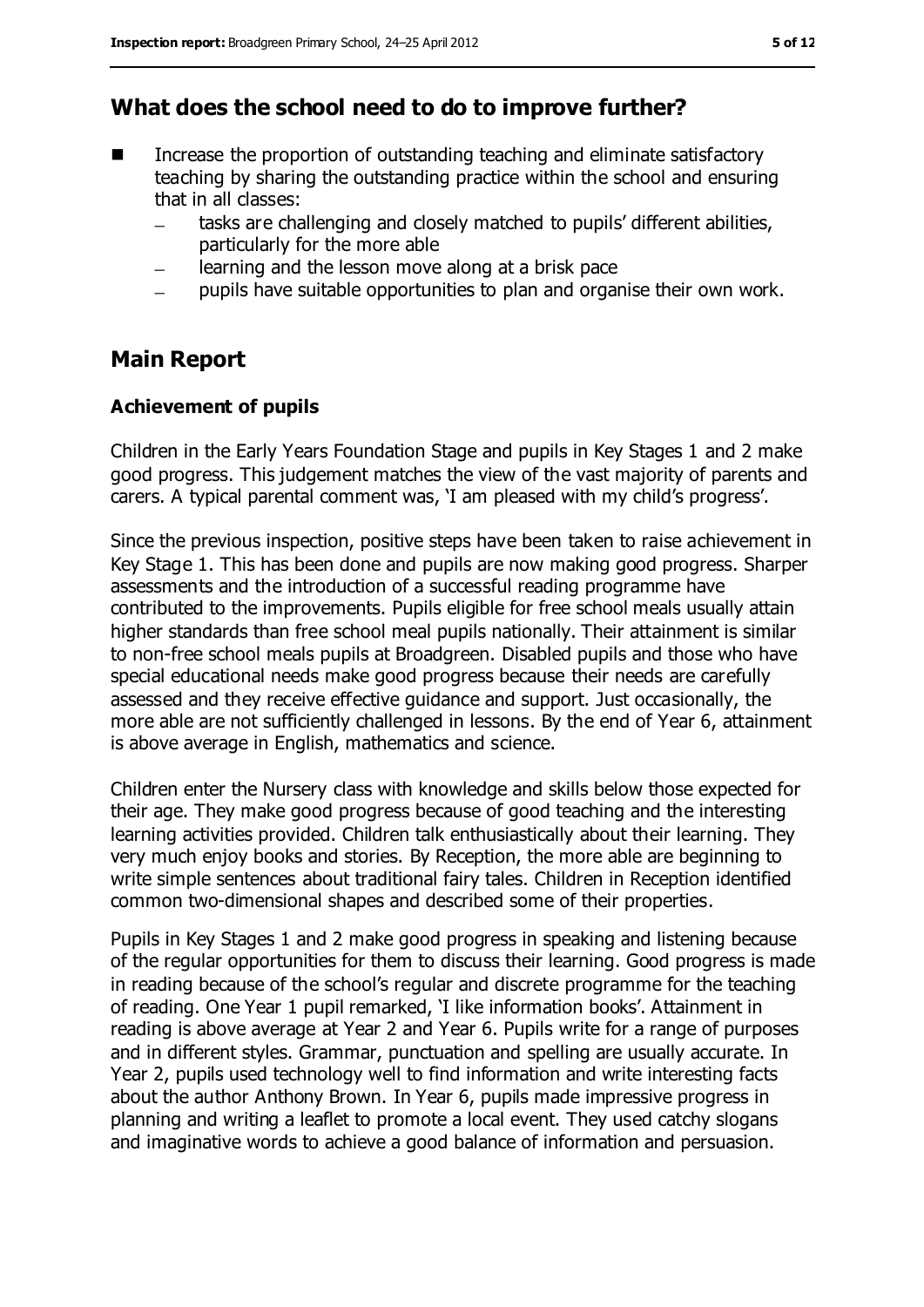The practical and investigative approach applied to mathematics and science is much appreciated by the pupils. A pupil remarked: 'I like practical science and maths'. Most pupils make good progress in mathematics lessons. Pupils in Year 4 made rapid progress in finding the area and perimeter of different shapes using a range of methods. In a successful Year 6 lesson, pupils made exceptional progress in investigating and measuring angles. Pupils in Years 5 and 6 made good progress in their understanding of change of state and evaporation. They relished the challenge of finding ways of reducing the evaporation of water from our reservoirs. They discussed factors which might affect evaporation and put forward testable ideas.

#### **Quality of teaching**

All the parents and carers who responded to the questionnaire thought that their children were well taught. Pupils told inspectors: 'Teachers are fantastic'. Teaching successfully promotes good learning. Examples of outstanding practice were seen in the Early Years Foundation Stage, in English and in mathematics in Year 6 and in mathematics in Year 4. In these classes, the teacher's enthusiasm and strong subject knowledge, high expectations and challenging activities lead to exceptional gains in pupils' learning. Pupils were given considerable opportunities to review their own and others' learning.

In the Early Years Foundation Stage, there is a good balance of adult led activities and those chosen by children. Children have good opportunities to explore and learn independently.

Teachers set clear learning objectives so that lessons have a clear purpose and pupils know what they are expected to learn. Spiritual, moral, social and cultural development is promoted effectively. Staff do this by successfully creating a positive classroom climate for learning and encouraging strong relationships. Pupils are encouraged to be cooperative, considerate and supportive of others. Plenty of opportunities are provided for pupils to work collaboratively in teams to solve problems.

Teachers provide good opportunities for pupils to discuss their learning in pairs or small groups. The teaching of basic skills such as letters and their sounds is effective. Interactive white boards are used imaginatively to illustrate key teaching and learning points. Questioning is used effectively to challenge pupils' thinking and to check their understanding.

In the main, assessment information is used well to plan teaching and to match tasks to pupils' different abilities. In a few lessons, tasks are not sufficiently challenging, particularly for the more able. Teaching and the curriculum promote pupils' skills of enquiry, investigation and independent learning well. For example, In Year 4, pupils used their net book computers to carry out research on the history of the bicycle. Occasionally learning is over directed by worksheets and opportunities are missed for pupils to organise their own work. Teaching assistants are usually effectively deployed and make good contributions to pupils' learning, particularly for those who need additional help. In just a few lessons, the pace of learning slows with overlong introductions. When this happens, teaching assistants' contribution to learning is less effective.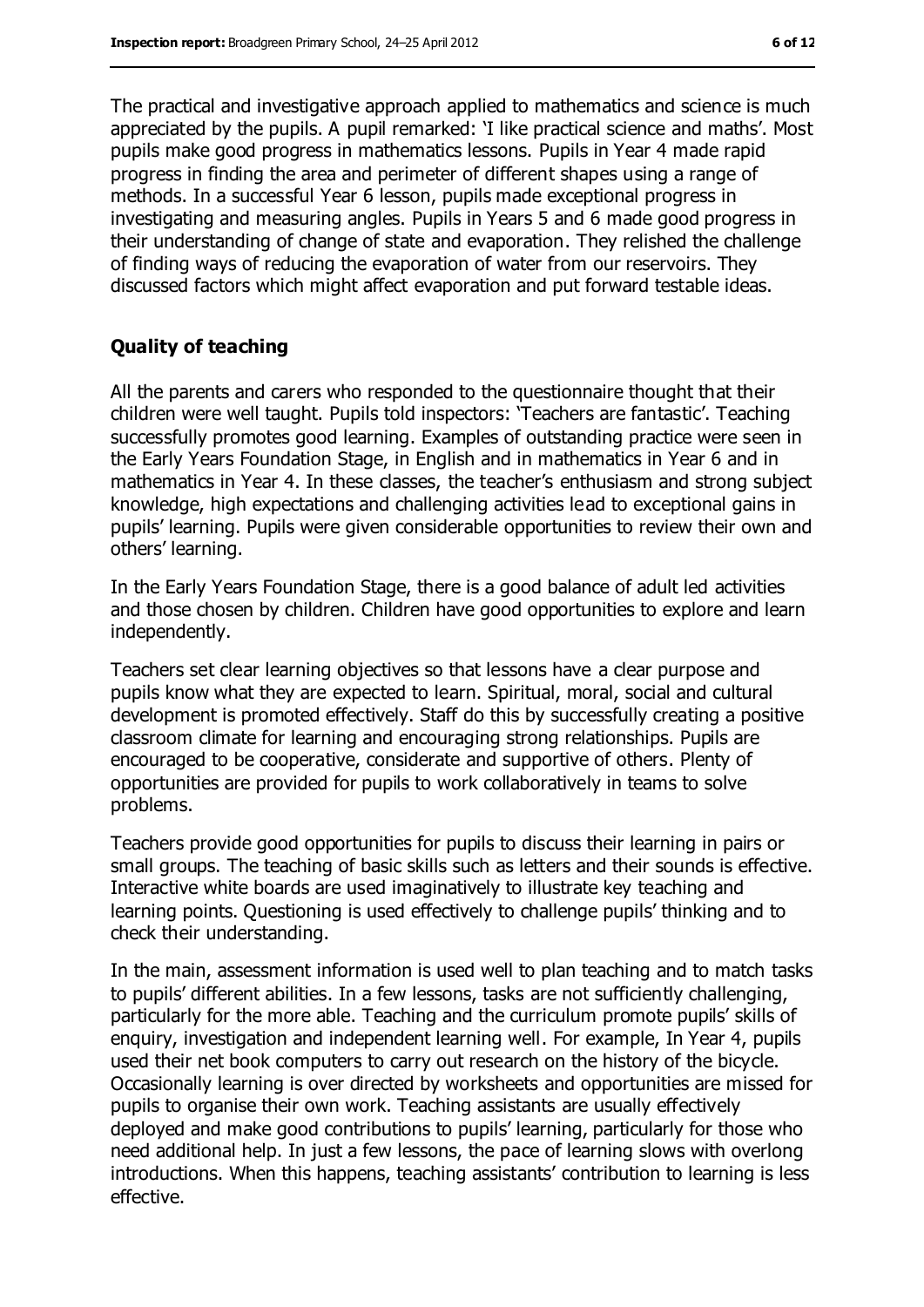#### **Behaviour and safety of pupils**

Children feel safe, secure and are well behaved in the Early Years Foundation Stage. In Key Stages 1 and 2, pupils' behaviour is usually good in lessons and around the school. Pupils are keen, interested and have positive attitudes to learning. Outstanding attitudes and behavior were seen in the Year 6 classes. Attitudes and behaviour can be less positive when teaching is satisfactory rather than good or outstanding. All parents and carers who completed the questionnaire believe that their children feel safe at school and state that they are well looked after. Pupils confirmed to inspectors that they feel safe and very well looked after by adults. Most parents and carers believe that the school sets high standards of behaviour. Just a few expressed concerns about disruption to learning in lessons and how well bullying is dealt with. Pupils show a good awareness of different forms of bullying including cyber and homophobic bullying and take active steps to prevent it occuring. Incidents of any sort are rare because the school has clear and effective systems to tackle them. Attendance levels are securely average.

#### **Leadership and management**

The headteacher and staff are firmly focused on enabling pupils to make good progress in their academic and personal development. Key leaders and managers are effectively involved in monitoring and improving their areas of responsibility. Selfevaluation is accurate and effective action is taken to bring about improvement. This is evident in better achievement in Key Stage 1 and in higher attendance. This demonstrates that the school has a good capacity to improve.

There are good procedures for the monitoring and development of teaching. These have contributed to the good practice. Professional development and training are well linked to the school's improvement priorities. The school has plans to share the excellent practice in the school among the teaching force as this approach has been under used. Leaders and staff have worked hard to provide a creative curriculum which promotes good outcomes for pupils. There is an international dimension with good emphasis on promoting creativity, enquiry and investigation. Good links between subjects add enjoyment, meaning and relevance to pupils' learning. A range of clubs and visits, including a residential trip to Wales for Year 6, enriches the curriculum.

The promotion of pupils' spiritual, moral, social and cultural development is a strength. Within the school's positive ethos, pupils show considerable care, respect and support for others. The school successfully engages with its parents and carers. The survey indicates that they are pleased with the care and education provided for their children. The view of one parent typifies that of many: 'The school is fantastic and has brought out the best in my children'. Initiatives such as FAST (families and schools working together) are successfully helping parents support their children's learning.

Members of the governing body show a good understanding of the community and the school's performance. They are very supportive and provide constructive challenge to senior leaders. Good attention is given to safeguarding and all requirements are met. There are effective policies and procedures to protect pupils.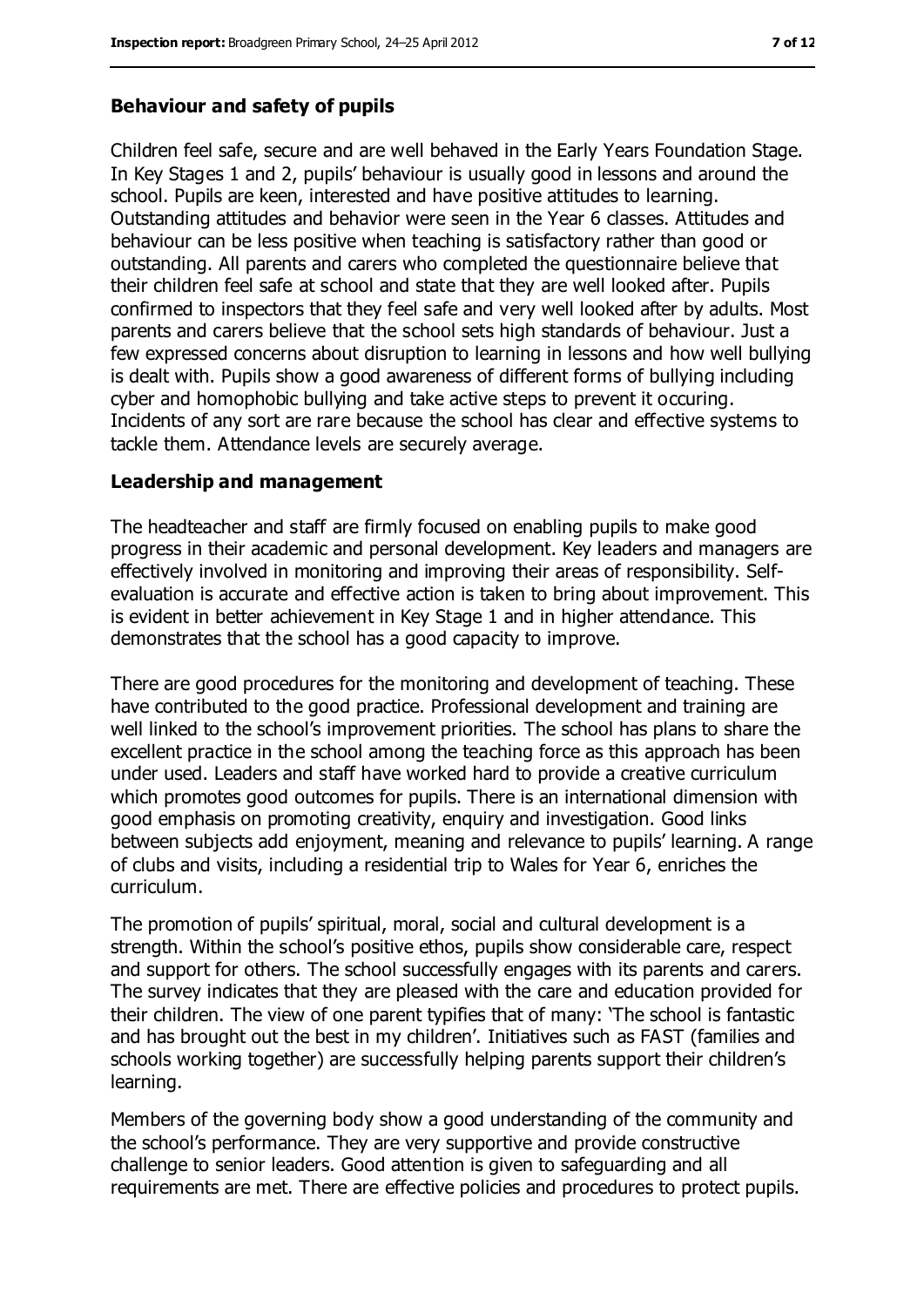Pupils have full access to the wide range of learning activities provided and staff strive to ensure that pupils progress as well as they can. Equality of opportunity is well promoted and discrimination is effectively tackled.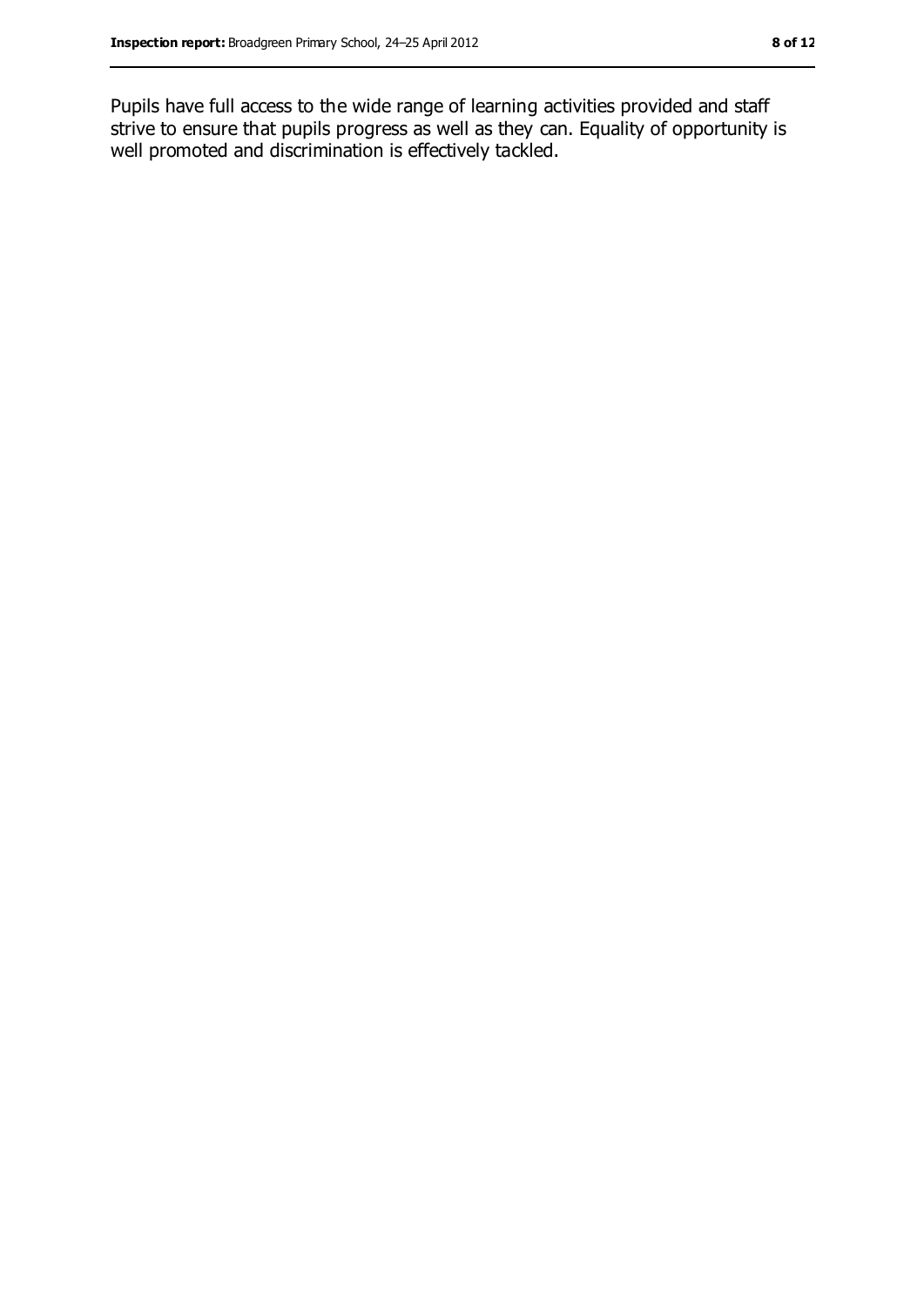# **Glossary**

### **What inspection judgements mean**

| Grade   | <b>Judgement</b> | <b>Description</b>                                                                                                                                                                                                            |
|---------|------------------|-------------------------------------------------------------------------------------------------------------------------------------------------------------------------------------------------------------------------------|
| Grade 1 | Outstanding      | These features are highly effective. An outstanding school<br>provides exceptionally well for all its pupils' needs.                                                                                                          |
| Grade 2 | Good             | These are very positive features of a school. A school that is<br>good is serving its pupils well.                                                                                                                            |
| Grade 3 | Satisfactory     | These features are of reasonable quality. A satisfactory school<br>is providing adequately for its pupils.                                                                                                                    |
| Grade 4 | Inadequate       | These features are not of an acceptable standard. An<br>inadequate school needs to make significant improvement in<br>order to meet the needs of its pupils. Ofsted inspectors will<br>make further visits until it improves. |

### **Overall effectiveness of schools**

|                       | Overall effectiveness judgement (percentage of schools) |      |                     |                   |
|-----------------------|---------------------------------------------------------|------|---------------------|-------------------|
| <b>Type of school</b> | <b>Outstanding</b>                                      | Good | <b>Satisfactory</b> | <b>Inadequate</b> |
| Nursery schools       | 54                                                      | 42   |                     |                   |
| Primary schools       | 14                                                      | 49   | 32                  |                   |
| Secondary schools     | 20                                                      | 39   | 34                  |                   |
| Special schools       | 33                                                      | 45   |                     |                   |
| Pupil referral units  | 9                                                       | 55   | 28                  |                   |
| All schools           | 16                                                      | -47  |                     |                   |

New school inspection arrangements have been introduced from 1 January 2012. This means that inspectors make judgements that were not made previously.

The data in the table above are for the period 1 September to 31 December 2011 and represent judgements that were made under the school inspection arrangements that were introduced on 1 September 2009. These data are consistent with the latest published official sta tistics about maintained school inspection outcomes (see [www.ofsted.gov.uk\)](file:///C:/Users/ggleaden/AppData/ggleaden/AppData/Local/Temp/notesFCBCEE/www.ofsted.gov.uk).

The sample of schools inspected during 2010/11 was not representative of all schools nationally, as weaker schools are inspected more frequently than good or outstanding schools.

Primary schools include primary academy converters. Secondary schools include secondary academy converters, sponsor-led academies and city technology colleges. Special schools include special academy converters and non-maintained special schools.

Percentages are rounded and do not always add exactly to 100.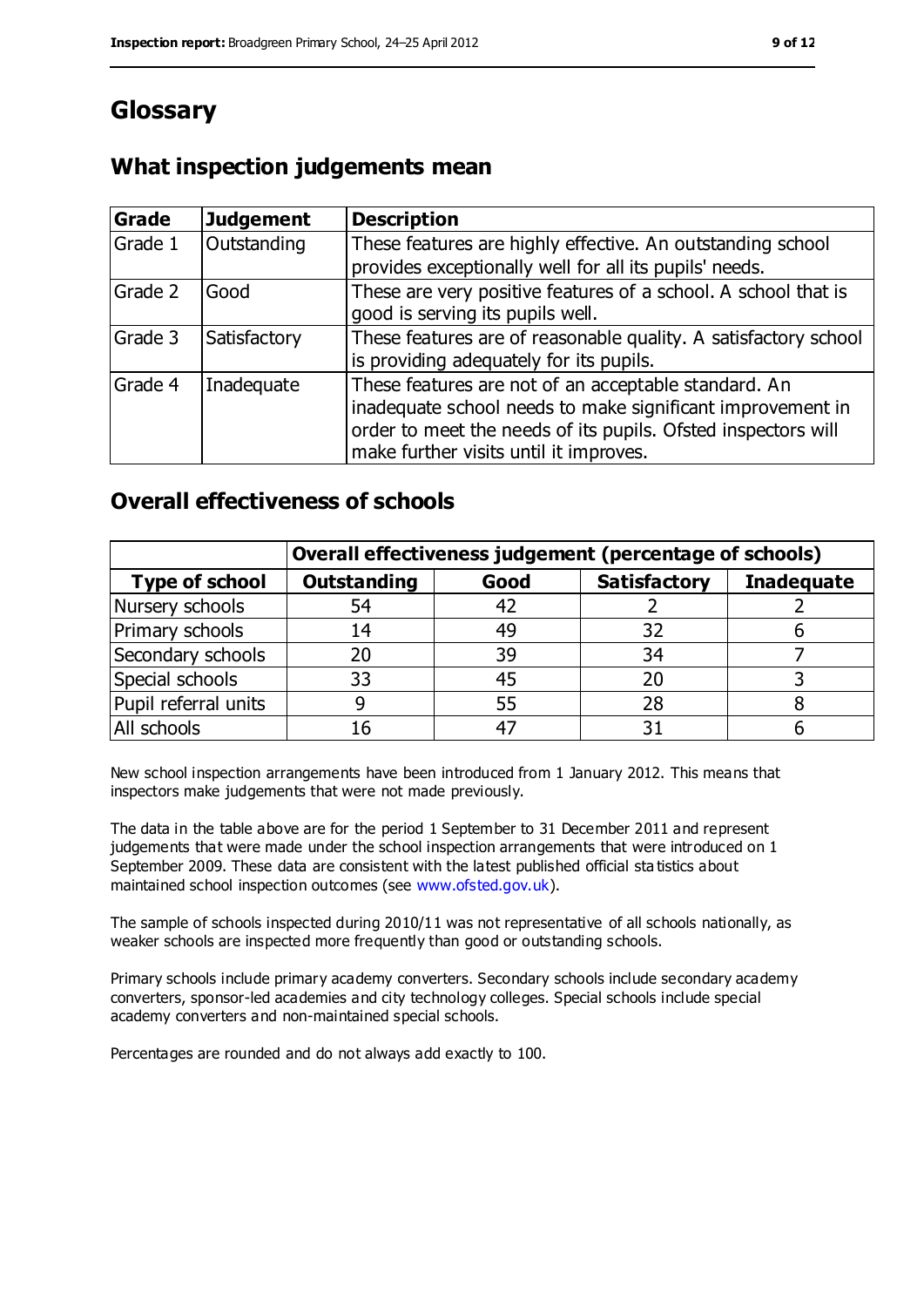# **Common terminology used by inspectors**

| Achievement:                  | the progress and success of a pupil in their learning and<br>development taking account of their attainment.                                                                                                           |
|-------------------------------|------------------------------------------------------------------------------------------------------------------------------------------------------------------------------------------------------------------------|
| Attainment:                   | the standard of the pupils' work shown by test and<br>examination results and in lessons.                                                                                                                              |
| Attendance:                   | the regular attendance of pupils at school and in lessons,<br>taking into account the school's efforts to encourage good<br>attendance.                                                                                |
| Behaviour:                    | how well pupils behave in lessons, with emphasis on their<br>attitude to learning. Pupils' punctuality to lessons and their<br>conduct around the school.                                                              |
| Capacity to improve:          | the proven ability of the school to continue improving based<br>on its self-evaluation and what the school has accomplished<br>so far and on the quality of its systems to maintain<br>improvement.                    |
| Floor standards:              | the national minimum expectation of attainment and<br>progression measures                                                                                                                                             |
| Leadership and<br>management: | the contribution of all the staff with responsibilities, not just<br>the governors and headteacher, to identifying priorities,<br>directing and motivating staff and running the school.                               |
| Learning:                     | how well pupils acquire knowledge, develop their<br>understanding, learn and practise skills and are developing<br>their competence as learners.                                                                       |
| Overall effectiveness:        | inspectors form a judgement on a school's overall<br>effectiveness based on the findings from their inspection of<br>the school.                                                                                       |
| Progress:                     | the rate at which pupils are learning in lessons and over<br>longer periods of time. It is often measured by comparing<br>the pupils' attainment at the end of a key stage with their<br>attainment when they started. |
| Safety:                       | how safe pupils are in school, including in lessons; and their<br>understanding of risks. Pupils' freedom from bullying and<br>harassment. How well the school promotes safety, for<br>example e-learning.             |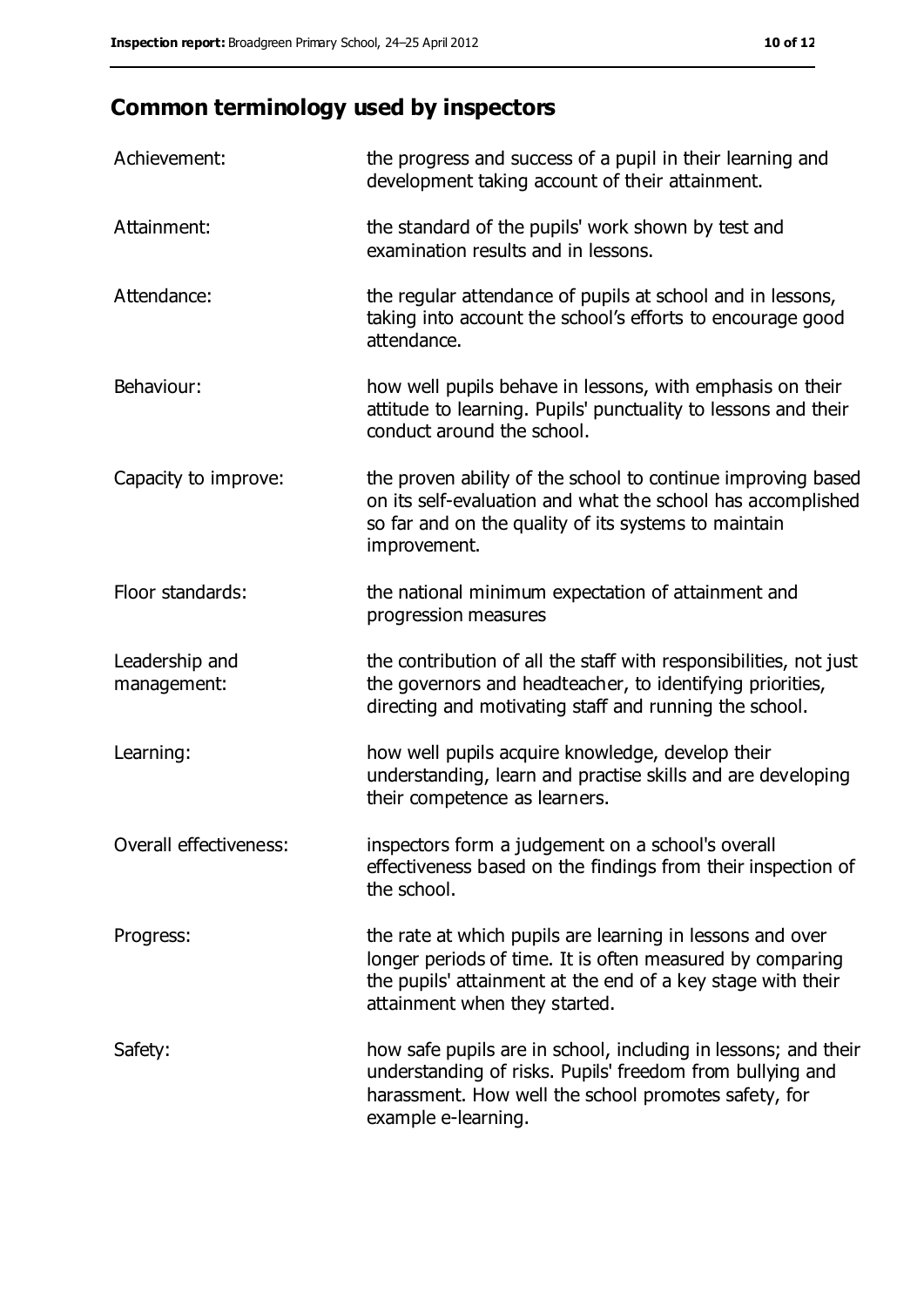#### **This letter is provided for the school, parents and carers to share with their children. It describes Ofsted's main findings from the inspection of their school.**



26 April 2012

Dear Pupils

#### **Inspection of Broadgreen Primary School, Liverpool, L13 5UE**

Thank you so much for welcoming us into your school, giving us your views and showing us your work. We enjoyed our visit. Broadgreen is a good school. These are the main strengths:

- you enjoy school and have positive attitudes to learning
- children in the Early Years Foundation Stage make good progress
- good progress continues in Key Stage 1 and 2 because of good teaching
- you get on well with others and behaviour is generally good. Behaviour is outstanding in some classes
- you feel safe at school because teachers and other adults take care of you
- the school is well led by your headteacher and she receives good support from other leaders.

We have given your school a few points for improvement.

■ We have asked the school to make more teaching outstanding so that all of you are suitably challenged and that lessons always move along at a rapid pace. Occasionally, you could be given more chances to plan and organise your own work.

You can all help by continuing to work hard.

Yours sincerely

Derek Watts Lead inspector